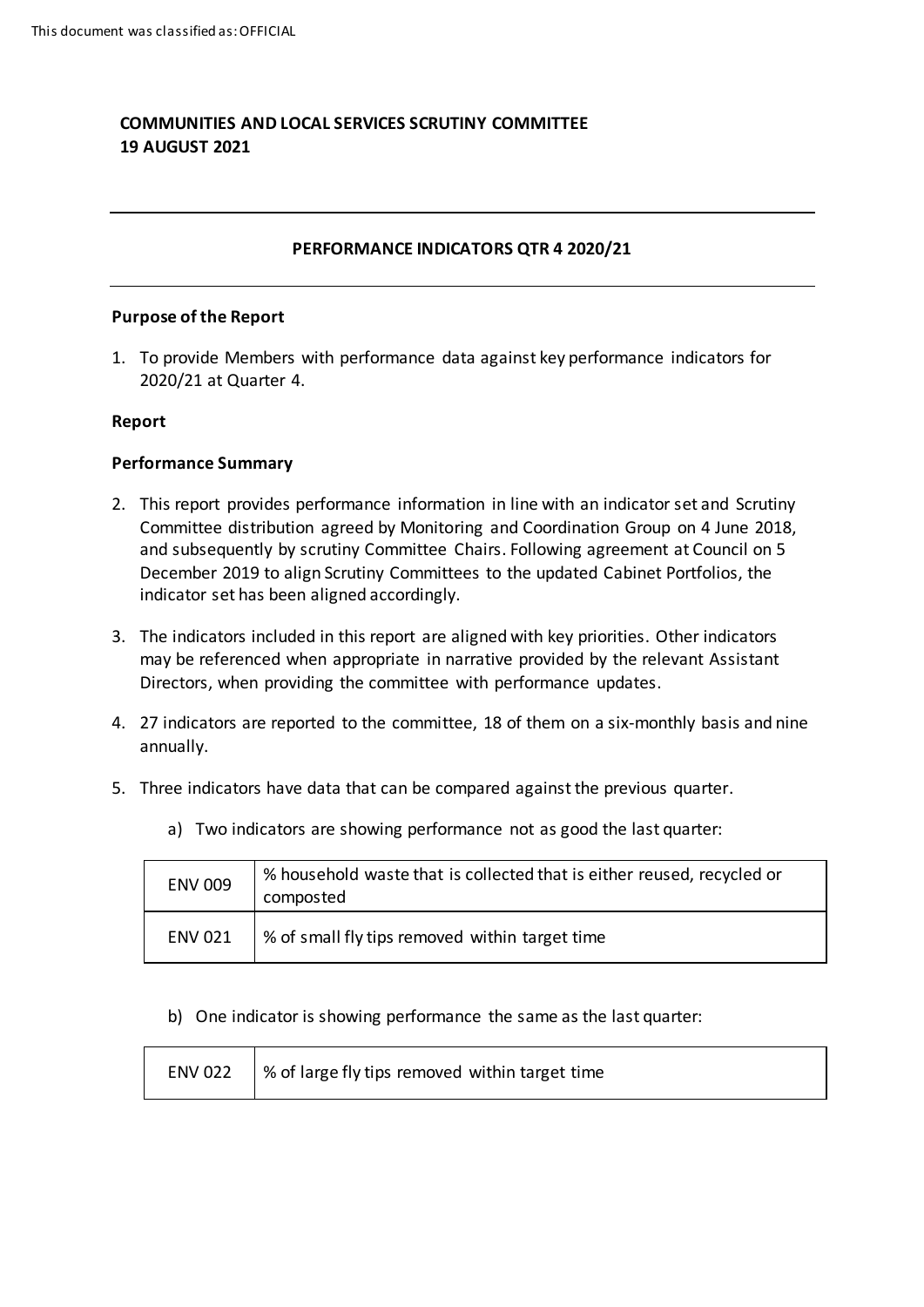- 6. Performance of the 27 indicators reported:
	- a) Seven indicators are showing performance better than at the same period as last year or from when last reported:

| <b>ENV 002</b> | Number of Street Champions who are actively involved in litter picking a<br>minimum of once per month |
|----------------|-------------------------------------------------------------------------------------------------------|
| <b>ENV 021</b> | % of small fly tips removed within target time                                                        |
| <b>ENV 022</b> | % of large fly tips removed within target time                                                        |
| <b>TCP 200</b> | % of principal roads where maintenance should be considered (A class)                                 |
| <b>TCP 600</b> | Number of people killed or seriously injured in road traffic accidents                                |
| <b>TCP 601</b> | Number of people slightly injured in road traffic accidents                                           |
| <b>TCP 602</b> | Number of children killed or seriously injured in road traffic accidents                              |

b) Four indicators are showing performance the same period as last year or from when last reported:

| <b>ENV 023</b> | Number of prosecutions for fly-tipping                                                              |
|----------------|-----------------------------------------------------------------------------------------------------|
| <b>REG 803</b> | Trading Standards: Percentage of high-risk inspections carried out                                  |
| <b>TCP 202</b> | % of non principal roads where maintenance should be considered (B<br>and C class)                  |
| <b>TCP 900</b> | Overall Public Satisfaction with Public Transport Theme (National<br>Highways and Transport Survey) |

c) Ten indicators are showing performance not as good than at the same period as last year or from when last reported:

| <b>CUL 065</b> | Number of physical visits to the Library |
|----------------|------------------------------------------|
| <b>CUL 066</b> | Number of book loans                     |
| <b>CUL 067</b> | Number of ICT sessions at the library    |
| <b>CUL 071</b> | Number of visits to the Head of Steam    |
| <b>ENV 006</b> | Total number of fly-tips reported        |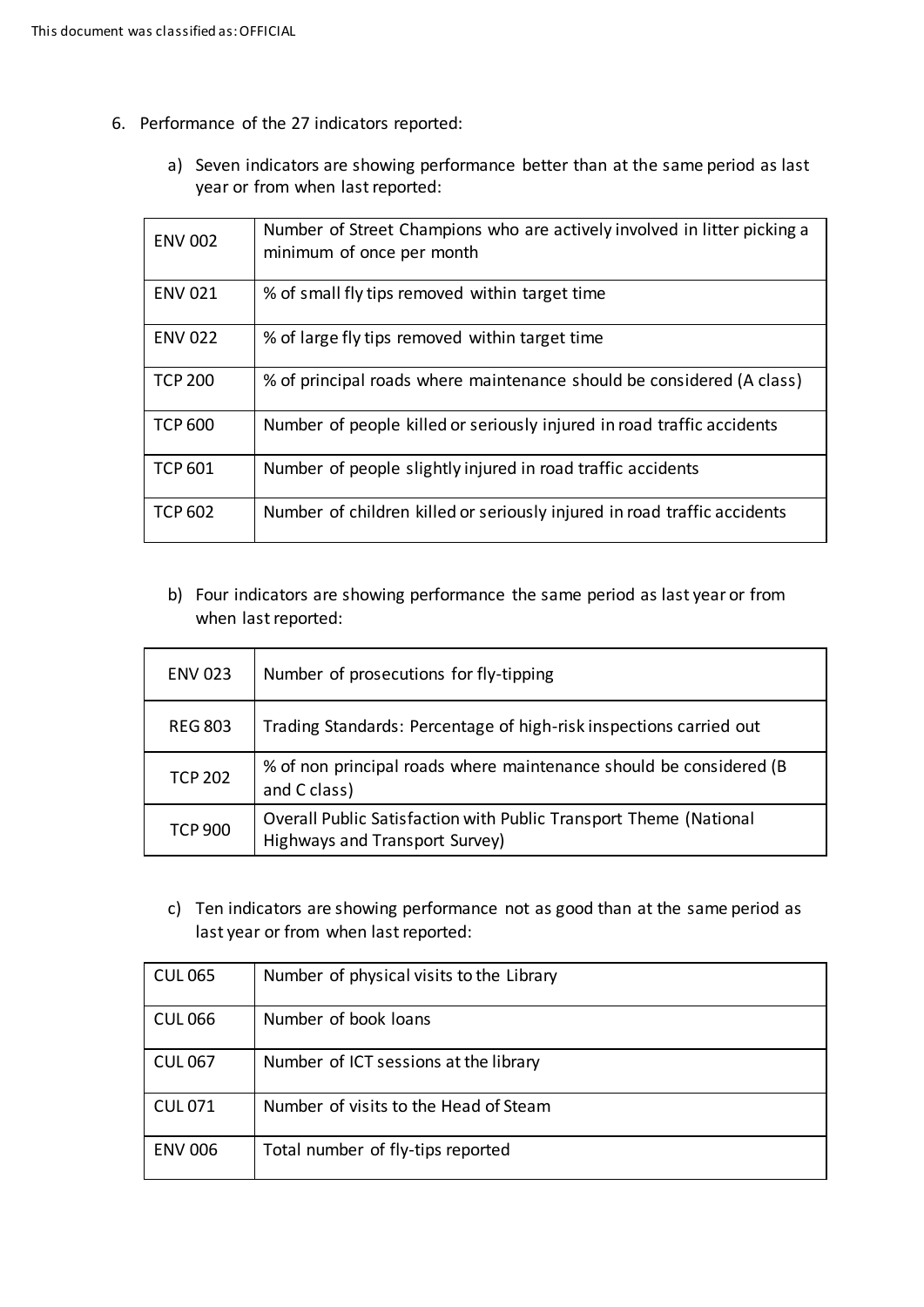| <b>ENV 006a</b> | Total number of large fly-tips reported                                             |
|-----------------|-------------------------------------------------------------------------------------|
| <b>ENV 006b</b> | Total number of small fly-tips reported                                             |
| <b>ENV 009</b>  | % household waste that is collected that is either reused, recycled or<br>composted |
| <b>TCP 203</b>  | % of unclassified roads where maintenance should be considered                      |
| <b>TCP 603</b>  | Number of children slightly injured in road traffic accidents                       |

d) Six indicators have not been reported due to coronavirus restrictions.

| <b>CUL 037</b> | Number of shows held at the Hippodrome                           |
|----------------|------------------------------------------------------------------|
| <b>CUL038</b>  | Number of individual attendances at theatre shows                |
| <b>CUL 078</b> | Number of shows held at the Hullabaloo                           |
| <b>CUL 079</b> | Number of individual attendances at Hullabaloo shows             |
| <b>ENV 024</b> | Land Audit Management System - Litter Score                      |
| <b>TCP 101</b> | Bus punctuality - % of non-frequent bus services running on time |

7. A detailed performance scorecard is attached at **Appendix 1**.

## **Recommendation**

- 8. It is recommended that :
	- a) Performance information provided in this report is reviewed and noted, and relevant queries raised with appropriate Assistant Directors.

# **Dave Winstanley Group Director of Services**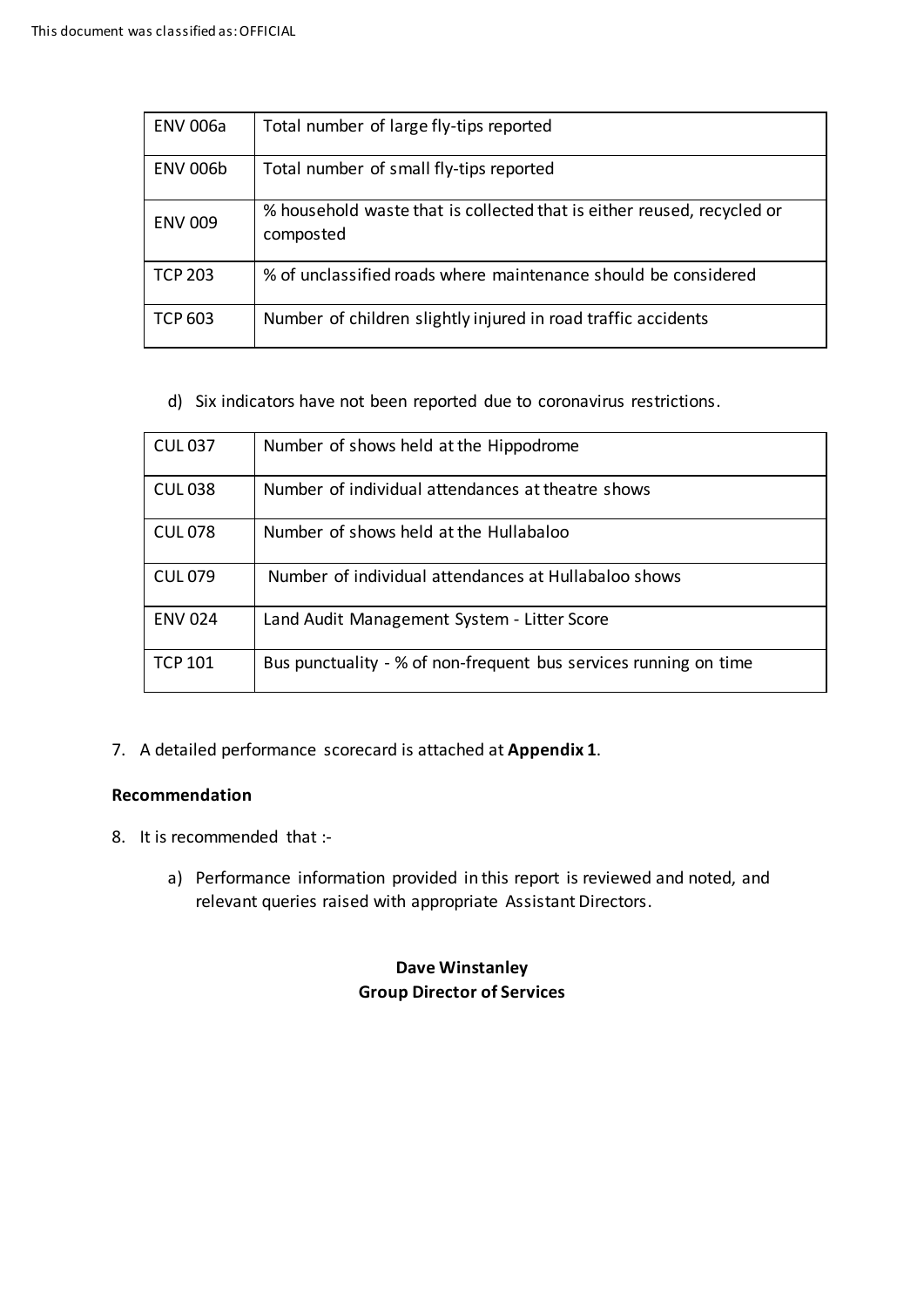## **Background Papers**

Background papers were not used in the preparation of this report.

| S17 Crime and Disorder             | This report supports the Councils Crime and       |
|------------------------------------|---------------------------------------------------|
|                                    | Disorder responsibilities                         |
| Health and Well Being              | This report supports performance improvement      |
|                                    | relating to improving the health and wellbeing of |
|                                    | residents                                         |
| Sustainability                     | This report supports the Council's sustainability |
|                                    | responsibilities                                  |
| Diversity                          | This report supports the promotion of diversity   |
| Wards Affected                     | This report supports performance improvement      |
|                                    | across all Wards                                  |
| Groups Affected                    | This report supports performance improvement      |
|                                    | which benefits all groups                         |
| <b>Budget and Policy Framework</b> | This report does not represent a change to the    |
|                                    | budget and policy framework                       |
| <b>Key Decision</b>                | This is not a key decision                        |
| <b>Urgent Decision</b>             | This is not an urgent decision                    |
| Council Plan                       | This report contributes to the Council Plan by    |
|                                    | involving Members in the scrutiny of performance  |
|                                    | relating to the delivery of key outcomes          |
| Efficiency                         | Scrutiny of performance is integral to optimising |
|                                    | outcomes.                                         |

## **MAIN REPORT**

## **Culture**

- 9. CUL 037 / CUL 038 The Hippodrome, CUL 078 / CUL 079 The Hullabaloo: The Hippodrome and Hullabaloo have been closed for the majority of the year due to the pandemic and when allowed to be open there has been a limited programme at the Hippodrome due to ongoing restrictions.
- 10. CUL 071 The Head of Steam:

The Head of Steam has also been closed for significant periods throughout the last year and when open there were restrictions on the number of visitors and the type of events that could be delivered safety.

## 11. CUL 065 / CUL 066 / CUL 067 – The Library:

Whilst the Library was closed for significant periods, the same as other facilities, through 'click and collect' arrangements residents were still able to collect books. The new suite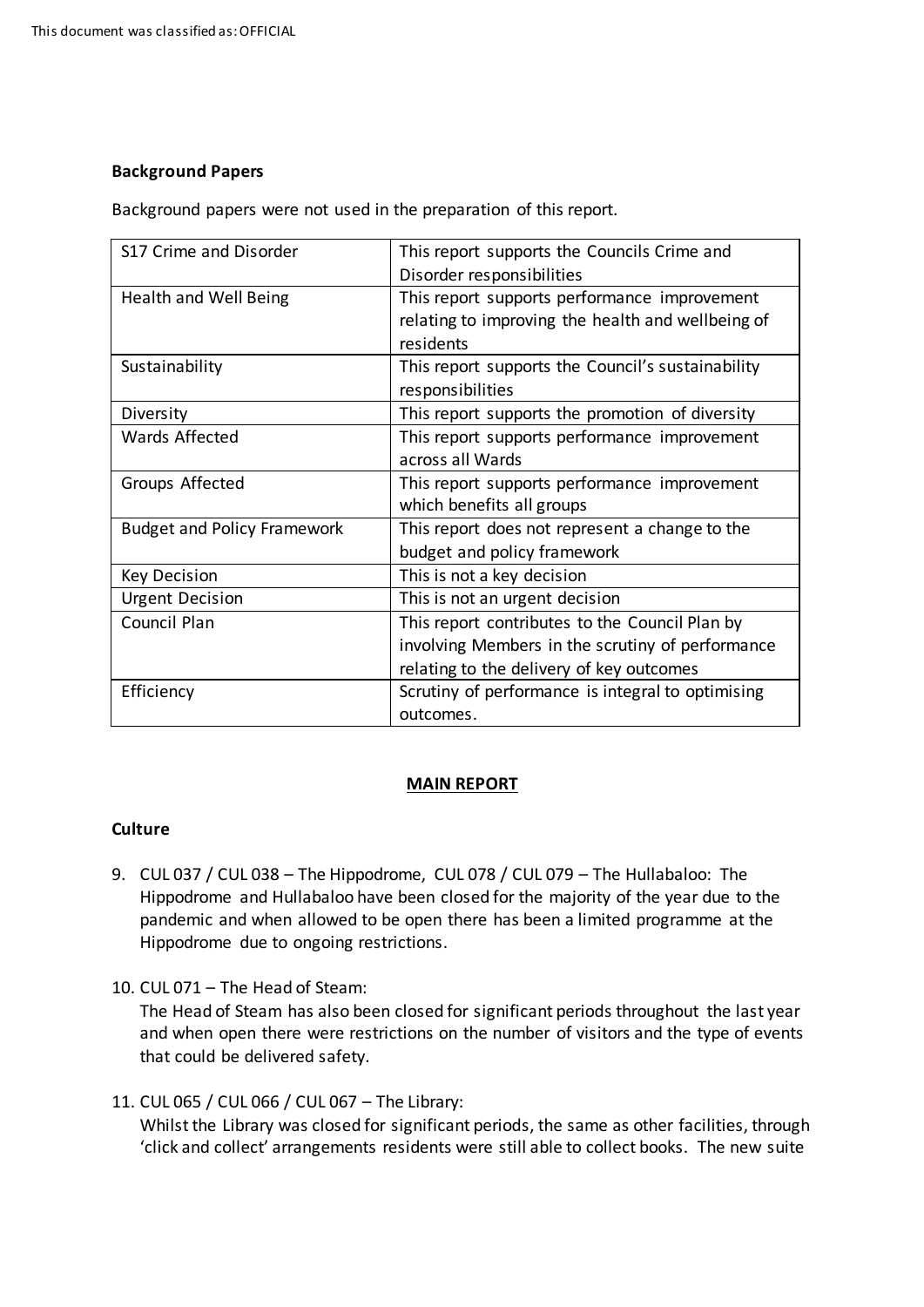of Library measures agreed at the meeting on 22 April will be reported for the first time with 2021/22 Quarter 2 data.

#### **Environmental Services**

12. ENV 002 – Street Champions:

The number of active Street Champions who collect litter in their areas continues to grow. The work carried out by Street Champions is critical in helping to maintain a clean Borough for residents and visitors and supports the work of Street Scene.

- 13. ENV 006 / ENV 006a / ENV 006b / ENV 021 / ENV 022 / ENV 023 Fly Tipping: The total number of fly tips has increased by 20% on the last year with large fly tips increasing by 14% and small by 54%. However, despite this increase all but a very small percentage have been removed in the target time. This has been helped significantly by the introduction of an additional response crew. The increase needs to be set in the context of the overall increase in household waste through the pandemic, which increased by 18% on last year. This was the same nationally as people were staying home. A small fly tip is classed as anything under a car boot load with a large fly tip being anything over that.
- 14. ENV 009 Household Waste:

The amount of waste that was reused, recycled or composted fell from 40.8% in 2019/20 to 35.1% in 2020/21. Whilst this is disappointing, it again needs to be set in the context of the pandemic and the significant increase in overall household waste of 18%. The percentage of waste reused, recycled or composted is based on the overall household waste produced. In addition, the Household Waste Recycling Centre was closed for a period of time and reopened with reduced capacity.

## **Trading Standards**

15. REG 803 – High Risk Inspections:

Each year, Trading Standards plans a programme of intelligence-led business inspections to check that businesses are complying with trading standards and consumer laws, support them into compliance where necessary and investigate areas of non-compliance as required. In 2020-21, Trading Standards completed 100% (60 in total) inspections, which were comprised of on-premises and online (where the business does not have a physical location) inspections. During the pandemic, Trading Standards maintained service delivery by adapting its inspection programme to undertake on-premises inspections within a time period when the businesses were open and trading and in line with Covid-19 guidance.

## **Transport**

16. TCP 001 – Bus Punctuality:

The survey was not run in 2020 to reduce the burden on local authorities dealing with the new restrictions and ways of working. We have included an optional set of fields for 2019/20. While this is not mandatory, and the data may not be available, where it is